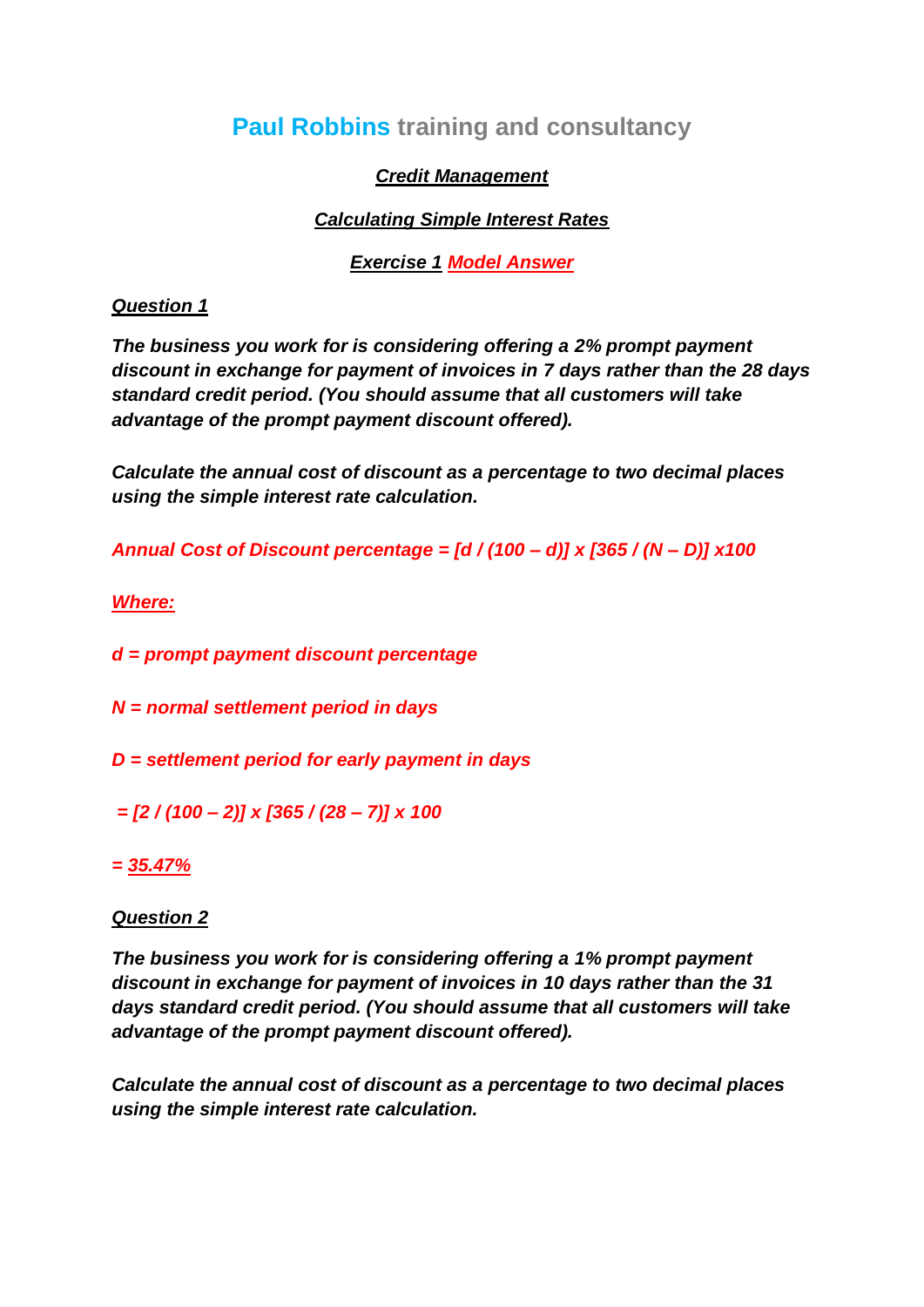*= [1 / (100 – 1)] x [365 / (31 – 10)] x 100*

# *= 17.56%*

## *Question 3*

*The business you work for is considering offering a 3% prompt payment discount in exchange for payment of invoices in 14 days rather than the 60 days standard credit period. (You should assume that all customers will take advantage of the prompt payment discount offered).*

*Calculate the annual cost of discount as a percentage to two decimal places using the simple interest rate calculation.*

*= [3 / (100 – 3)] x [365 / (60 – 14)] x 100*

#### *= 24.54%*

#### *Question 4*

*The business you work for is considering offering a 1.5% prompt payment discount in exchange for payment of invoices in 7 days rather than the 30 days standard credit period. (You should assume that all customers will take advantage of the prompt payment discount offered).*

*Calculate the annual cost of discount as a percentage to two decimal places using the simple interest rate calculation.*

*= [1.5 / (100 – 1.5)] x [365 / (30 – 7)] x 100*

## *= 24.17%*

#### *Question 5*

*The business you work for is considering offering a 1% prompt payment discount in exchange for payment of invoices in 5 days rather than the 31 days standard credit period. (You should assume that all customers will take advantage of the prompt payment discount offered).*

*Calculate the annual cost of discount as a percentage to two decimal places using the simple interest rate calculation.*